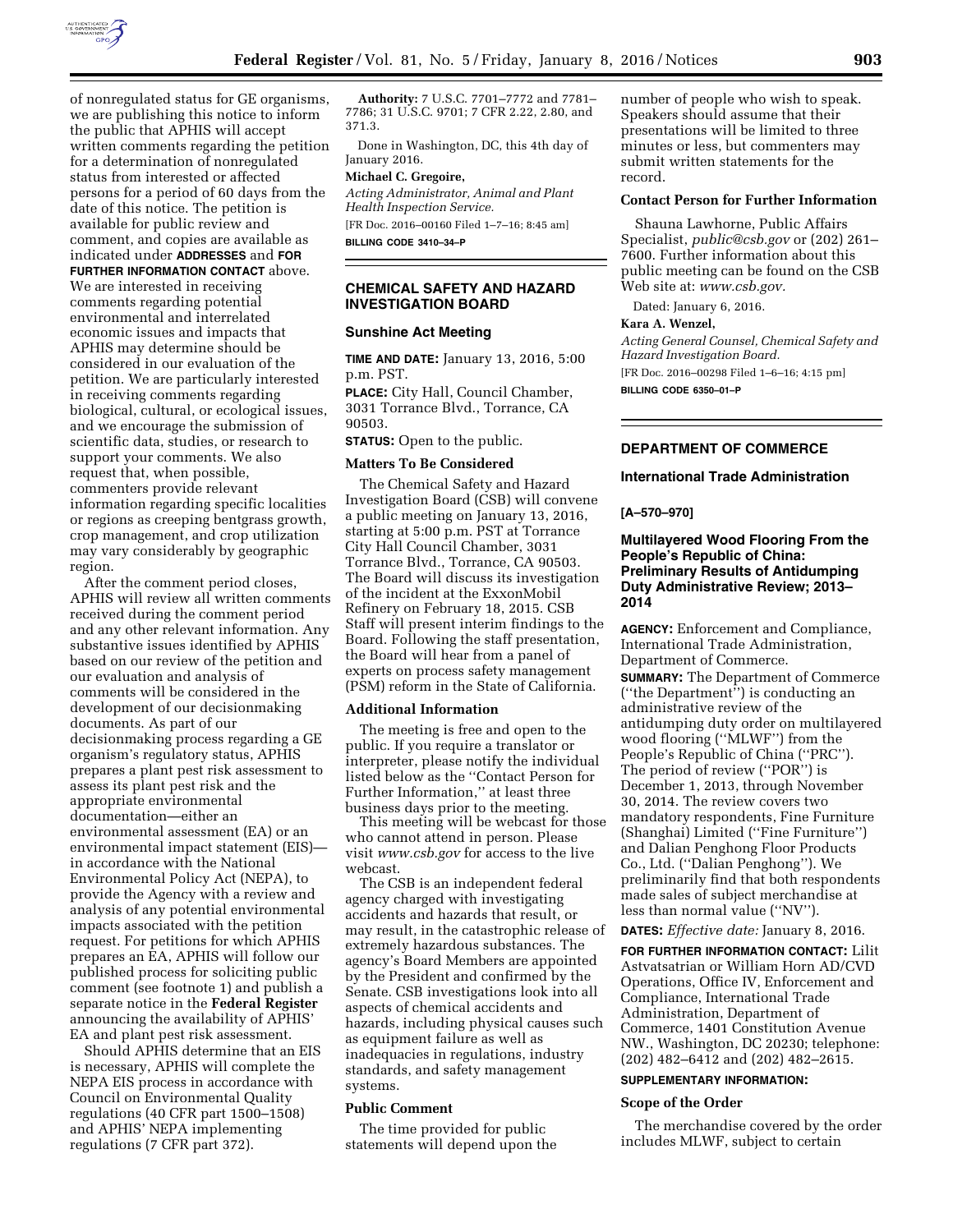exceptions.1 Imports of the subject merchandise are provided for under the following subheadings of the Harmonized Tariff Schedule of the United States (''HTSUS''): ''): 4412.31.0520; 4412.31.0540; 4412.31.0560; 4412.31.2510; 4412.31.2520; 4412.31.3175; 4412.31.4040; 4412.31.4050; 4412.31.4060; 4412.31.4070; 4412.31.4075; 4412.31.4080; 4412.31.5125; 4412.31.5135; 4412.31.5155; 4412.31.5165; 4412.31.5175; 4412.31.6000; 4412.31.9100; 4412.32.0520; 4412.32.0540; 4412.32.0560; 4412.32.0565; 4412.32.0570; 4412.32.2510; 4412.32.2520; 4412.32.2525; 4412.32.2530; 4412.32.3125; 4412.32.3135; 4412.32.3155; 4412.32.3165; 4412.32.3175; 4412.32.3185; 4412.32.5600; 4412.39.1000; 4412.39.3000; 4412.39.4011; 4412.39.4012; 4412.39.4019; 4412.39.4031; 4412.39.4032; 4412.39.4039; 4412.39.4051; 4412.39.4052; 4412.39.4059; 4412.39.4061; 4412.39.4062; 4412.39.4069; 4412.39.5010; 4412.39.5030; 4412.39.5050; 4412.94.1030; 4412.94.1050; 4412.94.3105; 4412.94.3111; 4412.94.3121; 4412.94.3131; 4412.94.3141; 4412.94.3160; 4412.94.3171; 4412.94.4100; 4412.94.5100; 4412.94.6000; 4412.94.7000; 4412.94.8000; 4412.94.9000; 4412.94.9500; 4412.99.0600; 4412.99.1020; 4412.99.1030; 4412.99.1040; 4412.99.3110; 4412.99.3120; 4412.99.3130; 4412.99.3140; 4412.99.3150; 4412.99.3160; 4412.99.3170; 4412.99.4100; 4412.99.5100; 4412.99.5105; 4412.99.5115; 4412.99.5710; 4412.99.6000; 4412.99.7000; 4412.99.8000; 4412.99.9000; 4412.99.9500; 4418.71.2000; 4418.71.9000; 4418.72.2000; 4418.72.9500; and 9801.00.2500.

While HTSUS subheadings are provided for convenience and customs purposes, the written description of the subject merchandise is dispositive.

# **Methodology**

The Department has conducted this review in accordance with section 751(a)(1)(B) of the Tariff Act of 1930, as amended (''the Act''). Export prices and constructed export prices have been calculated in accordance with section 772 of the Act. Because the PRC is a non-market economy (''NME'') within the meaning of section 771(18) of the Act, normal value (''NV'') has been calculated in accordance with section 773(c) of the Act.

For a full description of the methodology underlying our conclusions, please see the Preliminary Decision Memorandum, hereby adopted by this notice. The Preliminary Decision Memorandum is a public document and is on file electronically via Enforcement and Compliance's Antidumping and Countervailing Duty Centralized Electronic Service System (''ACCESS''). ACCESS is available to registered users at *[http://access.trade.gov.](http://access.trade.gov)* The Preliminary Decision Memorandum is also available in the Central Records Unit, Room B8024 of the main Department of Commerce building. In addition, a complete version of the Preliminary Decision Memorandum can be accessed directly at *[http://](http://enforcement.trade.gov/frn/index.html) [enforcement.trade.gov/frn/index.html.](http://enforcement.trade.gov/frn/index.html)*  The signed Preliminary Decision Memorandum and the electronic versions of the Preliminary Decision Memorandum are identical in content.

# **Affiliation and Collapsing**

Based on the evidence presented in Dalian Penghong's questionnaire responses, we preliminarily find (1) that Dalian Penghong is affiliated with a certain glue producer within the meaning of sections 771(33)(A), (F), and (G) of the Act; and (2) that Dalian Penghong and Dalian Shumaike Floor Manufacturing Co., Ltd. (''Shumaike'') are affiliated within the meaning of section 773(33)(F) of the Act. Additionally, we are preliminarily treating Dalian Penghong and Shumaike as a single entity for antidumping duty purposes, within the meaning of 19 CFR 351.401(f), because we find that those two affiliated companies have a high level of common ownership, production facilities for similar or identical products that would not require substantial retooling to restructure manufacturing priorities, and that there is a significant potential for manipulation of price or production.2

#### **Preliminary Results of Review**

The Department preliminarily finds that nineteen companies subject to this review did not establish eligibility for a separate rate. As such, we preliminarily determine they are part of the PRC-wide entity.3 Because no party requested a review of the PRC-wide entity and the Department no longer considers the PRC-wide entity as an exporter conditionally subject to administrative reviews,4 we did not conduct a review of the PRC-wide entity. Thus, the rate for the PRC-wide entity is not subject to change as a result of this review.

For companies subject to this review that have established their entitlement to a separate rate, the Department preliminarily determines that the following weighted-average dumping margins exist for the POR from December 1, 2013, through November 30, 2014: 5

3The following companies were named in the *Initiation of Antidumping and Countervailing Duty Administrative Reviews,* 80 FR 6041 (February 4, 2014), but did not submit a certification of no shipment, separate rate application or separate rate certification; therefore they are part of the PRC-wide entity: Anhui Suzhou Dongda Wood Co., Ltd.; Baiying Furniture Manufacturer Co., Ltd.; Cheng Hang Wood Co., Ltd.; Dalian Huilong Wooden Products Co., Ltd.; Dalian Jiuyuan Wood Industry Co., Ltd.; Fu Lik Timber (HK) Co., Ltd.; Guangzhou Homebon Timber Manufacturing Co., Ltd.; HaiLin XinCheng Wooden Products, Ltd.; Hangzhou Dazhuang Floor Co., Ltd (dba Dasso Industrial Group Co., Ltd); Linyi Anying Wood Co., Ltd.; Qingdao Barry Flooring Co., Ltd. (Qingdao Barry); Shanghai Anxin (Weiguang) Timber Co., Ltd.; Vicwood Industry (Suzhou) Co., Ltd.; Xiamen Yung De Ornament Co., Ltd.; Yingyi-Nature (Kunshan) Wood Industry Co., Ltd.; Zhejiang AnJi XinFeng Bamboo & Wood Industry Co., Ltd.; Zhejiang Desheng Wood Industry Co., Ltd.; Zhejiang Haoyun Wooden Co., Ltd.; and Zhejiang Shiyou Timber Co., Ltd. We note that Qingdao Barry is currently subject to a new shipper review that covers the same POR as this administrative review. The only sale(s) made by Qingdao Barry during that period are being reviewed in the new shipper review. As a result, the Department may rescind this administrative review as to Qingdao Barry in the final results if there are no reviewable entries that remain subject to this administrative review.

4*See Antidumping Proceedings: Announcement of Change in Department Practice for Respondent Selection in Antidumping Duty Proceedings and Conditional Review of the Nonmarket Economy Entity in NME Antidumping Duty Proceedings,* 78

<sup>5</sup> In addition to the companies listed in the table, certain companies certified that they did not ship subject merchandise to the United States during the POR. The Department confirmed these certifications of no shipments with U.S. Customs and Border Protection ("CBP"); therefore, the following companies will maintain their rate from the most recent segment in which they participated: Changbai Mountain Development and Protection Zone Hongtu Wood Industrial Co., Ltd.; Dalian T-Boom Wood Products Co., Ltd.; Hangzhou Zhengtian Industrial Co., Ltd.; Jiangsu Guyu International Trading Co., Ltd.; Jiangsu Mingle Flooring Co., Ltd.; Linyi Bonn Flooring Manufacturing Co., Ltd.; Shanghai Eswell Timber Co., Ltd.; Shenyang Senwang Wooden Industry Co., Ltd.; Tongxiang Jisheng Import and Export Co., Ltd.; and Zhejiang Fuerjia Wooden Co., Ltd.

<sup>1</sup>*See* Memorandum from Christian Marsh, Deputy Assistant Secretary for Antidumping and Countervailing Duty Operations to Paul Piquado, Assistant Secretary for Enforcement and Compliance, regarding ''Decision Memorandum for Preliminary Results of 2013–2014 Antidumping Duty Administrative Review: Multilayered Wood Flooring from the People's Republic of China,'' (''Preliminary Decision Memorandum''), issued and dated concurrently with this notice, for a complete description of the Scope of the Order.

<sup>2</sup>*See Dalian Penghong Floor Products Co., Ltd., Preliminary Affiliation and Single Entity Memorandum* dated concurrently with this Notice.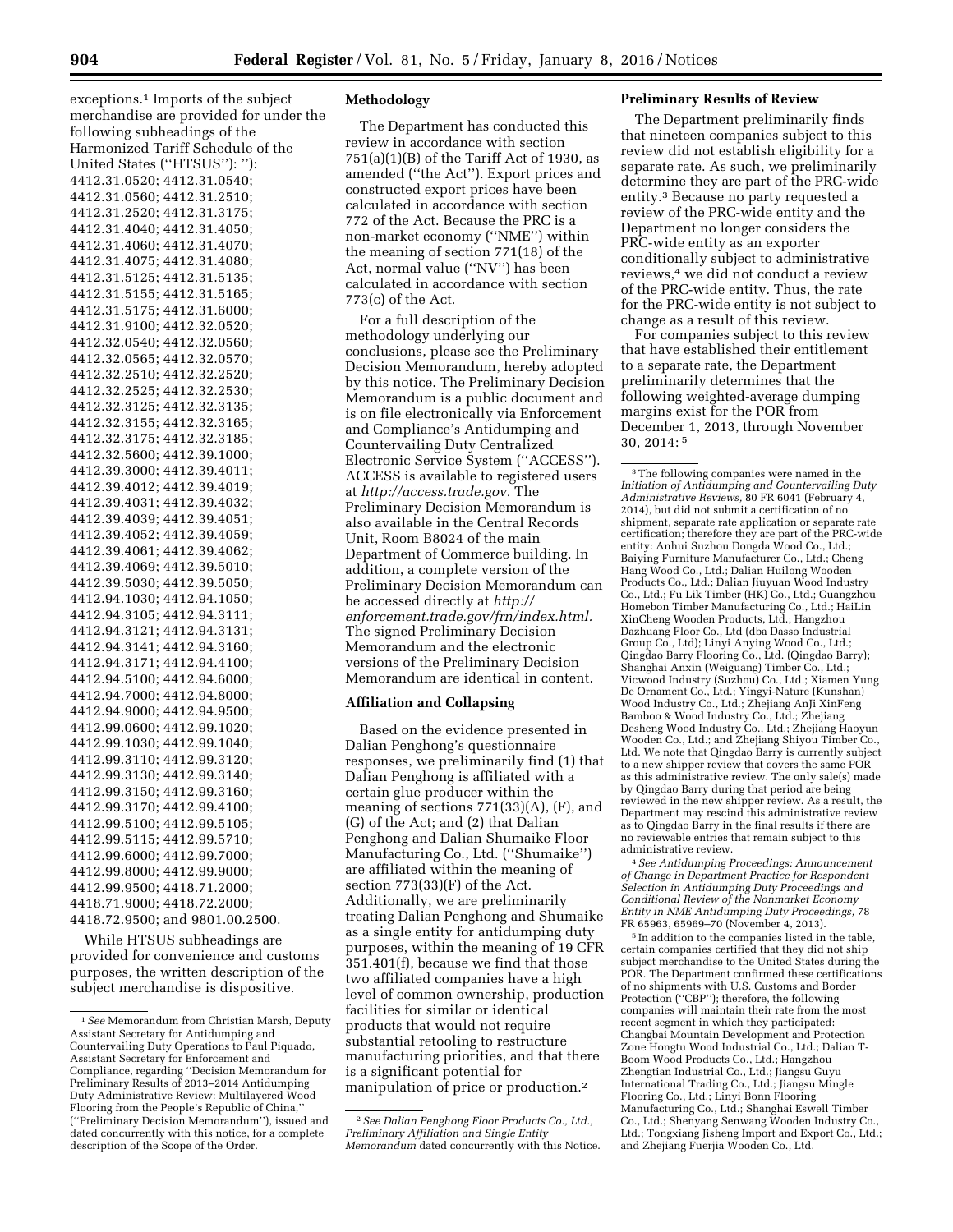| 905 |
|-----|
|     |

| Exporter | Weighted-average<br>dumping margin |
|----------|------------------------------------|
|          | 13.34                              |
|          | 0.00                               |
|          | 13.34                              |
|          | 13.34                              |
|          | 13.34                              |
|          | 13.34                              |
|          | 13.34                              |
|          | 13.34                              |
|          | 13.34<br>13.34                     |
|          | 13.34                              |
|          | 13.34                              |
|          | 13.34                              |
|          | 13.34                              |
|          | 13.34                              |
|          | 13.34                              |
|          | 13.34                              |
|          | 13.34                              |
|          | 13.34<br>13.34                     |
|          | 13.34                              |
|          | 13.34                              |
|          | 13.34                              |
|          | 13.34                              |
|          | 13.34                              |
|          | 13.34                              |
|          | 13.34                              |
|          | 13.34                              |
|          | 13.34                              |
|          | 13.34<br>13.34                     |
|          | 13.34                              |
|          | 13.34                              |
|          | 13.34                              |
|          | 13.34                              |
|          | 13.34                              |
|          | 13.34                              |
|          | 13.34                              |
|          | 13.34                              |
|          | 13.34                              |
|          | 13.34<br>13.34                     |
|          | 13.34                              |
|          | 13.34                              |
|          | 13.34                              |
|          | 13.34                              |
|          | 13.34                              |
|          | 13.34                              |
|          | 13.34                              |
|          | 13.34                              |
|          | 13.34<br>13.34                     |
|          | 13.34                              |
|          | 13.34                              |
|          | 13.34                              |
|          | 13.34                              |
|          | 13.34                              |
|          | 13.34                              |
|          | 13.34                              |
|          | 13.34                              |
|          | 13.34                              |
|          | 13.34                              |
|          | 13.34<br>13.34                     |
|          | 13.34                              |
|          | 13.34                              |
|          | 13.34                              |
|          | 13.34                              |
|          | 13.34                              |
|          | 13.34                              |
|          | 13.34                              |
|          | 13.34                              |
|          | 13.34                              |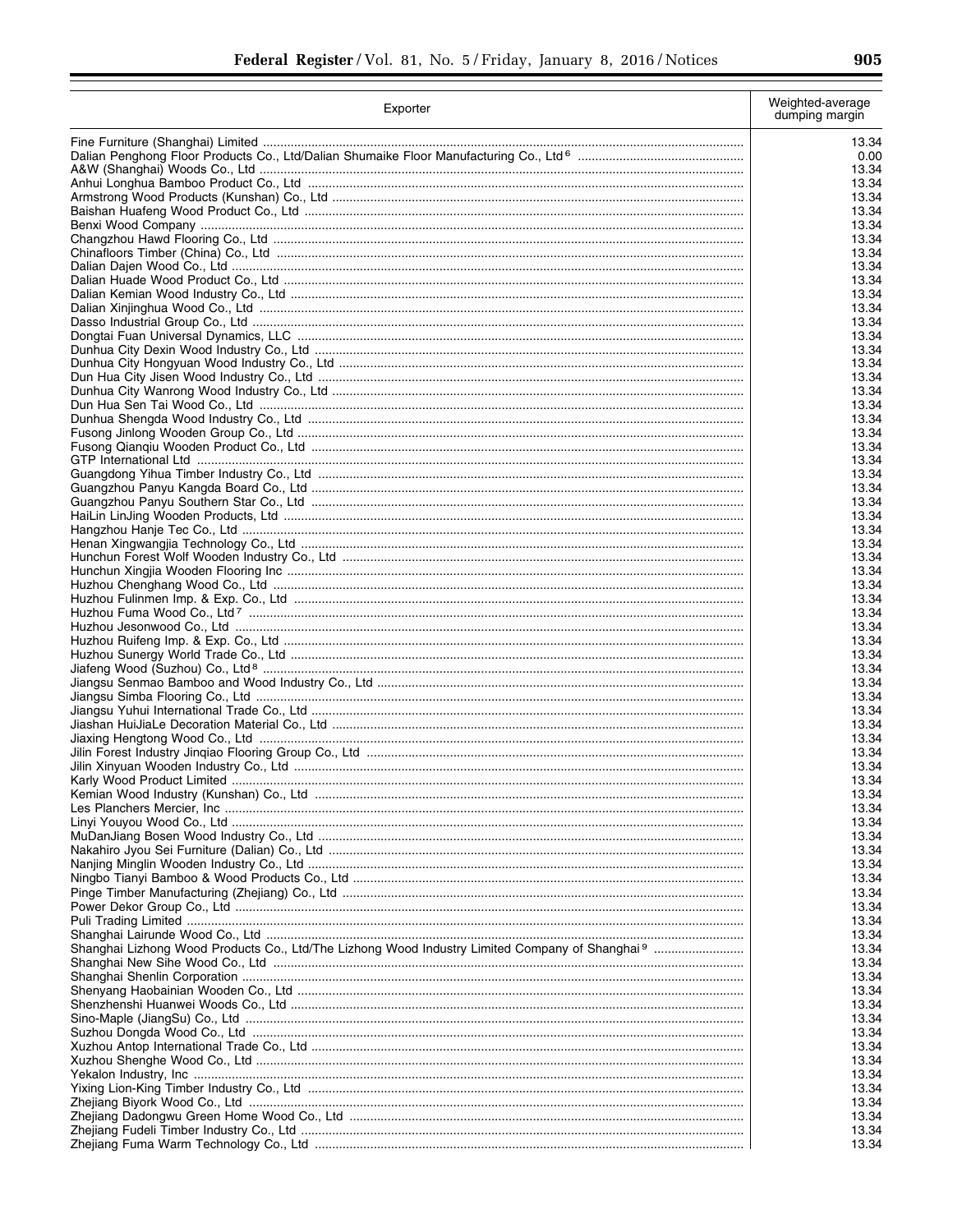| Exporter | Weighted-average<br>dumping margin |
|----------|------------------------------------|
|          | 13.34                              |
|          | 13.34                              |

# **Disclosure and Public Comment**

The Department intends to disclose calculations performed for these preliminary results to the parties within five days of the date of publication of this notice.10 Interested parties may submit a case brief no later than 30 days after the date of publication of these preliminary results of review.11 Rebuttal briefs may be filed no later than five days after the deadline for filing case briefs and may respond only to arguments raised in the case briefs.12 A table of contents, list of authorities used, and an executive summary of issues should accompany any briefs submitted to the Department.13 This summary

7On July 13, 2015, the Department determined that Zhejiang Fuma Warm Technology Co., Ltd. is the successor-in-interest to Huzhou Fuma Wood Co., Ltd. *See Multilayered Wood Flooring From the People's Republic of China: Final Results of Changed Circumstances Review,* 80 FR 39998 (July 13, 2015). Because Huzhou Fuma Wood Co., Ltd. no longer exists as a legal entity, the rate assigned to Huzhou Fuma Wood Co., Ltd. will apply for assessment purposes only.

8On November 16, 2015, the Department determined that Sino-Maple (JiangSu) Co., Ltd. is the successor-in-interest to Jiafeng Wood (Suzhou) Co., Ltd. *See Multilayered Wood Flooring From the People's Republic of China: Final Results of Changed Circumstances Review,* 80 FR 70756 (November 16, 2015). Because Jiafeng Wood (Suzhou) Co., Ltd. no longer exists as a legal entity, the rate assigned to Jiafeng Wood (Suzhou) Co., Ltd. will apply for assessment purposes only.

9On September 30, 2014, the Department determined that Linyi Youyou Wood Co., Ltd. is the successor-in-interest to Shanghai Lizhong Wood Products Co., Ltd./The Lizhong Wood Industry Limited Company of Shanghai. *See Multilayered Wood Flooring From the People's Republic of China: Final Results of Changed Circumstances Review,* 79 FR 58740 (September 30, 2014). Because Shanghai Lizhong Wood Products Co., Ltd./The Lizhong Wood Industry Limited Company of Shanghai no longer exists as a legal entity, the rate assigned to Shanghai Lizhong Wood Products Co., Ltd./The Lizhong Wood Industry Limited Company of Shanghai will apply for assessment purposes only.

- 10*See* 19 CFR 351.224(b).
- 11*See* 19 CFR 351.309(c)(1)(ii).
- 12*See* 19 CFR 351.309(d).

should be limited to five pages total, including footnotes. Interested parties who wish to request a hearing must submit a written request to the Assistant Secretary for Enforcement and Compliance, U.S. Department of Commerce, within 30 days after the date of publication of this notice.14 Requests should contain the party's name, address, and telephone number, the number of participants, and a list of the issues to be discussed. If a request for a hearing is made, the Department intends to hold the hearing at the U.S. Department of Commerce, 14th Street and Constitution Avenue NW., Washington, DC 20230, at a time to be determined.15 Parties should confirm by telephone the date, time, and location of the hearing two days before the scheduled date.

All submissions, with limited exceptions, must be filed electronically using ACCESS. An electronically filed document must be received successfully in its entirety by 5 p.m. Eastern Time (''ET'') on the due date. Documents excepted from the electronic submission requirements must be filed manually (*i.e.,* in paper form) with the APO/ Dockets Unit in Room 1870 and stamped with the date and time of receipt by 5 p.m. ET on the due date.16

Unless extended, the Department intends to issue the final results of this administrative review, which will include the results of its analysis of issues raised in any briefs, within 120 days of publication of these preliminary results, pursuant to section 751(a)(3)(A) of the Act.

#### **Assessment Rates**

Upon issuance of the final results, the Department will determine, and CBP shall assess, antidumping duties on all appropriate entries covered by this review.17 The Department intends to issue assessment instructions to CBP 15 days after the publication date of the final results of this review. For any individually examined respondent whose weighted-average dumping margin is above *de minimis* (*i.e.,* 0.50 percent) in the final results of this

16*See Antidumping and Countervailing Duty Proceedings: Electronic Filing Procedures; Administrative Protective Order Procedures,* 76 FR 39263 (July 6, 2011).

review, the Department will calculate an importer- (or customer-) specific assessment rate on the basis of the ratio of the total amount of antidumping duties calculated for the importer's examined sales and the total entered value of sales, in accordance with 19 CFR 351.212(b)(1). In these preliminary results, the Department applied the assessment rate calculation method adopted in the *Final Modification for Reviews.*18 Where either the respondent's weighted-average dumping margin is zero or *de minimis,* or an importer- (or customer-) specific assessment rate is zero or *de minimis,*  we will instruct CBP to liquidate the appropriate entries without regard to antidumping duties.19 We intend to instruct CBP to liquidate entries containing subject merchandise exported by the PRC-wide entity at the current rate for the PRC-wide entity (which, as noted above, is not subject to change in this review).

On October 24, 2011, the Department announced a refinement to its assessment practice in NME antidumping duty cases.20 Pursuant to this refinement in practice, for merchandise that was not reported in the U.S. sales databases submitted by an exporter individually examined during this review, but that entered under the case number of that exporter (*i.e.,* at the individually-examined exporter's cash deposit rate), the Department will instruct CBP to liquidate such entries at the PRC-wide rate. Additionally, pursuant to this refinement, if the Department determines that an exporter under review had no shipments of the subject merchandise, any suspended entries that entered under that exporter's case number will be liquidated at the PRC-wide rate.

# **Cash Deposit Requirements**

The following cash deposit requirements will be effective upon publication of the final results of this administrative review for shipments of

<sup>6</sup>We note that the record reflects that Dalian Penghong and Shumaike were not affiliated until April 2014 (*i.e.,* approximately 4 months into the POR). Because the record does not support treating Dalian Penghong as a single entity with Shumaike prior to the date of affiliation (*i.e.,* April 2014), separate assessment rates will apply for the period from 11/30/2013 through 3/31/2014. In particular, the assessment rate for any entries by Shumaike will be 13.34 percent (the rate applicable to unexamined separate rate companies) and the assessment rate for any entries by Dalian Penghong will be 0.00.

<sup>13</sup>*See* 19 CFR 351.309(c)(2) and (d)(2).

<sup>14</sup>*See* 19 CFR 351.310(c).

<sup>15</sup>*See* 19 CFR 351.310(d).

<sup>17</sup>*See* 19 CFR 351.212(b)(1).

<sup>18</sup>*See Antidumping Proceeding Calculation of the Weighted-Average Dumping Margin and Assessment Rate in Certain Antidumping Duty Proceedings; Final Modification,* 77 FR 8101 (February 14, 2012) (''*Final Modification for Reviews''*).

<sup>19</sup>*See* 19 CFR 351.106(c)(2).

<sup>20</sup>*See Non-Market Economy Antidumping Proceedings: Assessment of Antidumping Duties,* 76 FR 65694 (October 24, 2011), for a full discussion of this practice.